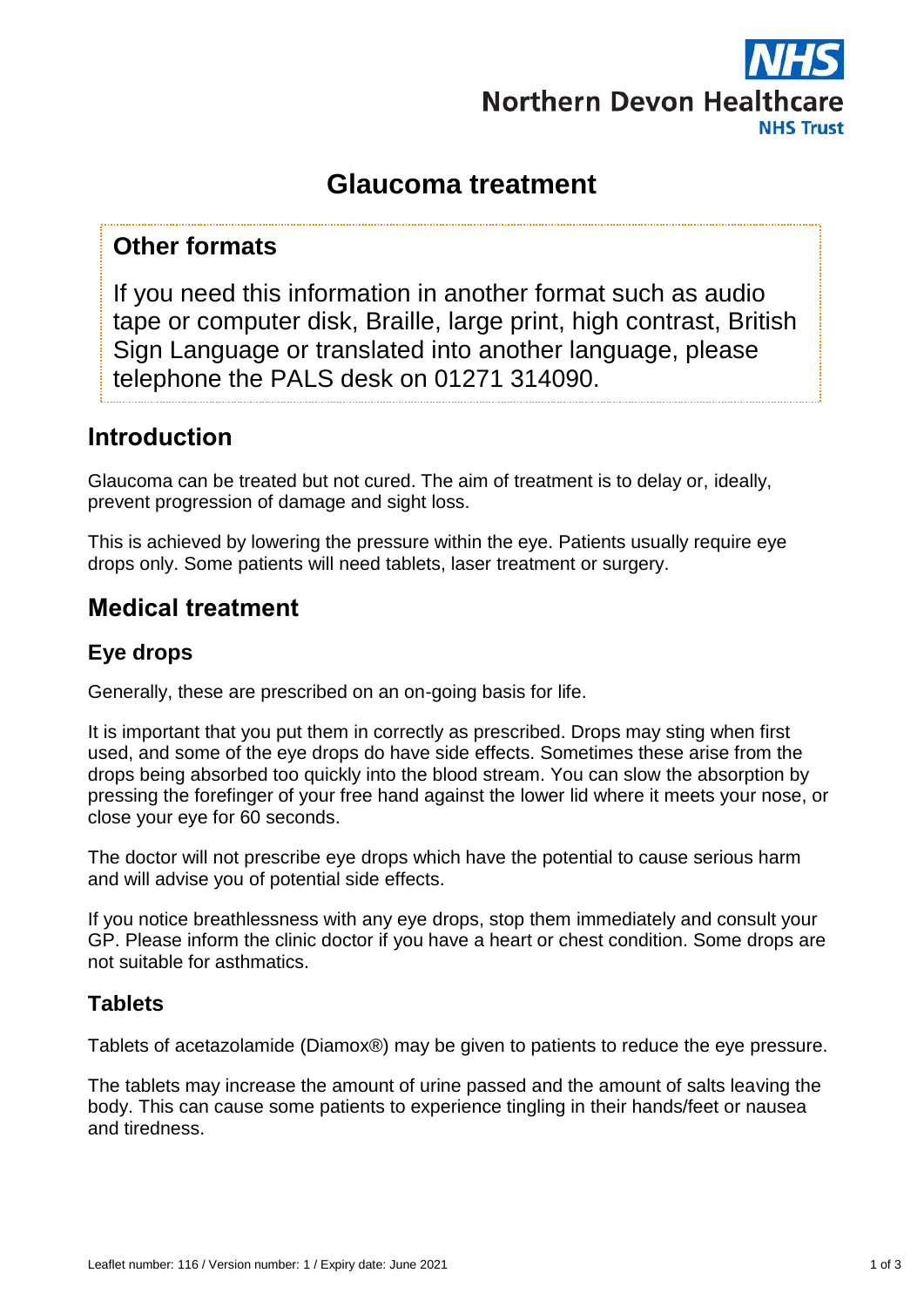## **Laser treatment**

There are many different types of laser treatment for glaucoma as detailed below.

All but cyclodiode laser are performed as out-patient procedures in the clinic, involve sitting in front of a slit-lamp (see photograph below) and having a contact lens placed on your eye.

All laser treatments take approximately 15 minutes.



#### **1. Laser iridotomy**

This is indicated in patients with the 'angle-closure' type of glaucoma.

The laser beam is focused on the iris. A few applications of the laser beam are required to make a small hole in the iris, with the intention of making the drainage angle wider and/or reducing the eye pressure.

It is uncomfortable, but not very painful.

#### **2. Laser trabeculoplasty**

This is occasionally recommended for patients with the 'open-angle' type of glaucoma, for whom drops are not tolerated or have not been effective enough and for whom surgery is not appropriate.

The laser beam is focused on the trabecular meshwork.

It is painless.

#### **3. Laser iridoplasty**

This is sometimes performed on patients with the 'angle closure' type of glaucoma, if an iridotomy is not possible or has not been successful.

The laser beam is focused on the iris in such a way as to lead it to shrink slightly in several tiny areas, allowing the drainage angle to open wider.

It is mildly uncomfortable.